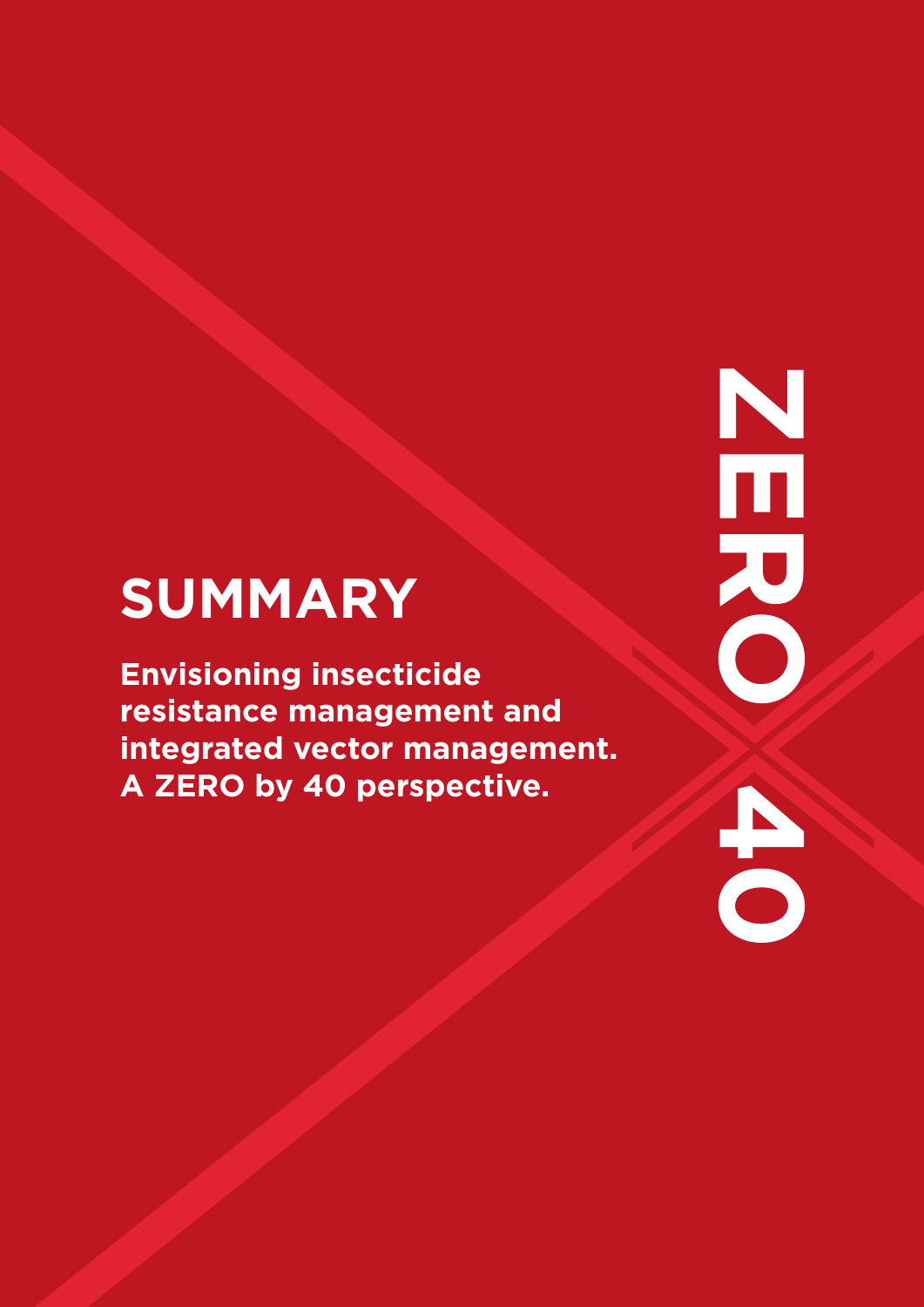Maintaining insecticide susceptibility is a *Common Good* and the responsibility of all of us, public and private, agriculture, public health, and civil society to preserve. Growing insecticide resistance to the limited range of vector control products poses an immediate and grave threat to progress towards malaria elimination and our ability to manage other emerging vector-borne diseases.

The ZERO by 40 partners (BASF, Bayer, Mitsui Chemicals Agro, Sumitomo Chemical and Syngenta) are committed to a comprehensive and collaborative insecticide resistance management (IRM) Strategy, both through the continued development and stewardship of an expanded vector control toolbox, and by engaging with partners to implement IRM through the five elements of the integrated vector management (IVM) framework.

We commit to working with all stakeholders, including the World Health Organization (WHO), National Malaria Control Programmes (NMCPs), regulators and other departments of national and local government, through the following means:

- Assisting national malaria programmes and their country-level vector control advisory committees in reviewing current IRM strategies through the lens of WHO guidance, local resistance data and available vector control tools to identify gaps and opportunities to optimize deployment for sustained effectiveness over time, i.e., recognising the long term return of investment of good IRM.
- Providing technical assistance to national programmes in updating IRM strategies and planning effective implementation in coordination with relevant stakeholders.
- Continued development and delivery of a toolbox of new products, using novel modeof-action (MoA) insecticides, designed and deployed to minimise resistance development.
- Promoting product rotations that aim to expose mosquito populations to multiple modes of action over time and best-practice insecticide use to further reduce the likelihood of resistance development.
- Ensuring product-related information is clear in the context of IRM guidance, for example through product labels (as already practised in agriculture), regular stakeholder engagement, communication, training and educational materials to inform all those involved in vector control programmes of best practice IRM.
- Supporting the monitoring of insecticide susceptibility in mosquito populations, which is the foundation on which all IRM is based.
- Preserving and extending the efficacy of all insecticide-based tools used in vector control through scientifically sound insecticide resistance prevention and management is critical to achieving our collective goal of eradicating malaria by 2040.

The information included herein is not intended to replace or displace existing resistance management guidelines at the global (WHO, Insecticide Resistance Action Committee (IRAC)) or country level. This information is provided by the ZERO by 40 members as an IVM/IRM framework to complement and update guidelines with current technical and stewardship information for new products and other vector-control tools.

#### Foundations

Maintaining insecticide susceptibility is a *Common Good*, especially among malaria vectors with limited control options, requiring a broad multisector and multi-faceted approach. The ZERO by 40 Partners endorse the WHO Global Plan for Insecticide Resistance Management (GPIRM), reaffirmed by the more recent WHO Guidelines for Malaria Vector control. The Alliance recognises the urgency and short-term additional costs of IRM should be balanced against the longterm potential negative public health impact and costs of insecticide resistance.

ZERO by 40 is a bridge to the agriculture sector, including CropLife International and IRAC, and recognises both the parallels and the differences in IRM and Integrated Pest Management (IPM) in agriculture and how these lessons and ongoing engagements with agriculture can support public health efforts for IRM among disease vectors.

## Integrated Vector Management (IVM) and Insecticide Resistance Management

IVM is defined as "a rational decision-making process to optimise the use of resources for vector control" and comprises five core elements that can frame IRM, emphasising a comprehensive, multisector, data-driven approach to protect insecticide susceptibility (Figure 1). The IVM strategy has evolved into the WHO Global Vector Control Response and retains these five core elements with an added emphasis on capacity and applied research/ innovation. The aim of both agriculture and public health IRM is to reduce the continuous use of insecticides with a single mode of action (MoA) to extend their effectiveness for controlling mosquitoes. In addition, the Alliance promotes the use of the IPM/IVM model of multiple interventions, both non-chemical as well as different MoAs, in a comprehensive premptive strategy.

Figure 1. WHO Global Vector Control IVM core elements.

# **Comprehensive Insecticide Resistance Management through the five elements of Integrated Vector Management**

# I. Advocacy, legislation and community engagement

The ZERO by 40 partners bring unique resources to national IRM committees for policy, regulation and stewardship of insecticide products, advocacy on the cost-effectiveness of IRM and next-generation products; and community engagement through extensive networks of agricultural extension and rural advisory services to promote judicious use of pesticides.

#### II. Cross-Sector Collaboration

ZERO by 40 links with agriculture can draw upon lessons of IPM and IRM to vastly strengthen a coordinated response to address IRM for public health, including the proliferation of vector larval habitats created by irrigation schemes for urban agriculture and other crops. Likewise, it links with Ministries of Environment and can help facilitate the availability and use of the full range of WHOlisted products to help reduce abuse of many of the same active ingredients used in public health insecticides.

The strong engagement with research, institutions, including agricultural research as well as the Africa Network for Vector Resistance and the Pan Africa Mosquito Control Association (PAMCA), adds support to national IRM efforts.

| <b>IVM</b> core<br>elements                             | <b>IRM</b>                                                                                                                                                                                        |
|---------------------------------------------------------|---------------------------------------------------------------------------------------------------------------------------------------------------------------------------------------------------|
| Advocacy,<br>legislation and<br>community<br>engagement | • Pesticide stewardship<br>. Market and long-term cost-<br>benefit considerations<br>• Harmonised approval/<br>regulatory processes<br>· Judicious use of agricultural<br>and domestic pesticides |
| Cross-sector<br>collaboration                           | . Ministries of Health, Ag.<br>and Environment<br>• National training/research<br>Institutions<br>. Industry and private sector                                                                   |
| Integrated<br>approaches                                | · Inclusion of alternate<br>chemical and non-<br>chemical control, including<br>combinations<br>•Development and<br>stewardship of new tools<br>and strategies                                    |
| Evidence-based<br>decision-making                       | • Entomological and<br>resistance monitoring<br>• Pre-emptive resistance<br>management<br>• Modelling                                                                                             |
| Capacity-building                                       | • Product testing and<br>development facilities<br>• Systems and strategies for<br>effective IRM                                                                                                  |